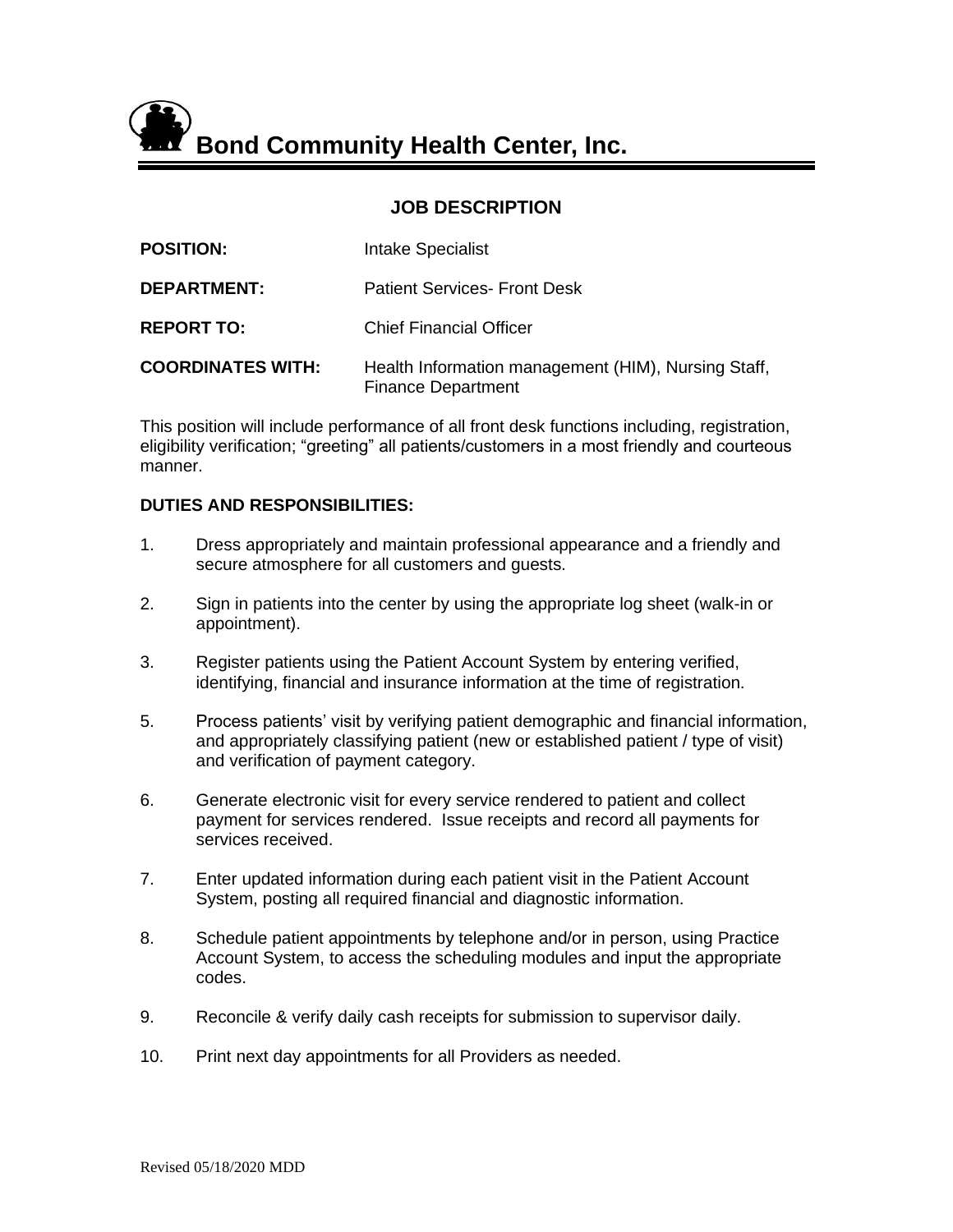- 11. Assist in answering telephone, assist patients calling to schedule appointments and direct calls to the appropriate department and / or individual.
- 12. Participate in continuous in-service training, one to one's (1:1), department and general staff meetings.
- 13. Maintain weekly log of generator check
- 14. Conduct monthly radio checks
- 15. Conduct monthly fire extinguisher checks
- 17. Maintain security log of guest and vendors in/out
- 16. Will encourage and assist patients in registering for the patient portal.
- 17. Will inquire about patient's satisfaction with their visit and encourage them to complete satisfaction surveys before leaving.
- 18. Assist patients with concerns and direct them to appropriate manger or other staff to resolve the issue.
- 19. Will notify Risk Manager on issues relating to non-compliant patients, and take other necessary steps as needed.

## **REQUIREMENTS:**

- A minimum of documented High School Diploma and/or equivalent. College education preferred.
- A minimum of 2 years satisfactory work experience-using Computers and Billing and Registration software programs.
- A basic functional and demonstrated knowledge of data entry computer use.
- Bilingual/multilingual capabilities preferred.
- A working knowledge of medical terminology and ICD-9-CM and CPT coding is a plus.
- Pleasant personality, good oral communication skills and being organized.

# **PHYSICAL DEMANDS/WORKING CONDITIONS:**

Must work in close contact with patients to perform intake functions and answer questions. Overtime may be required.